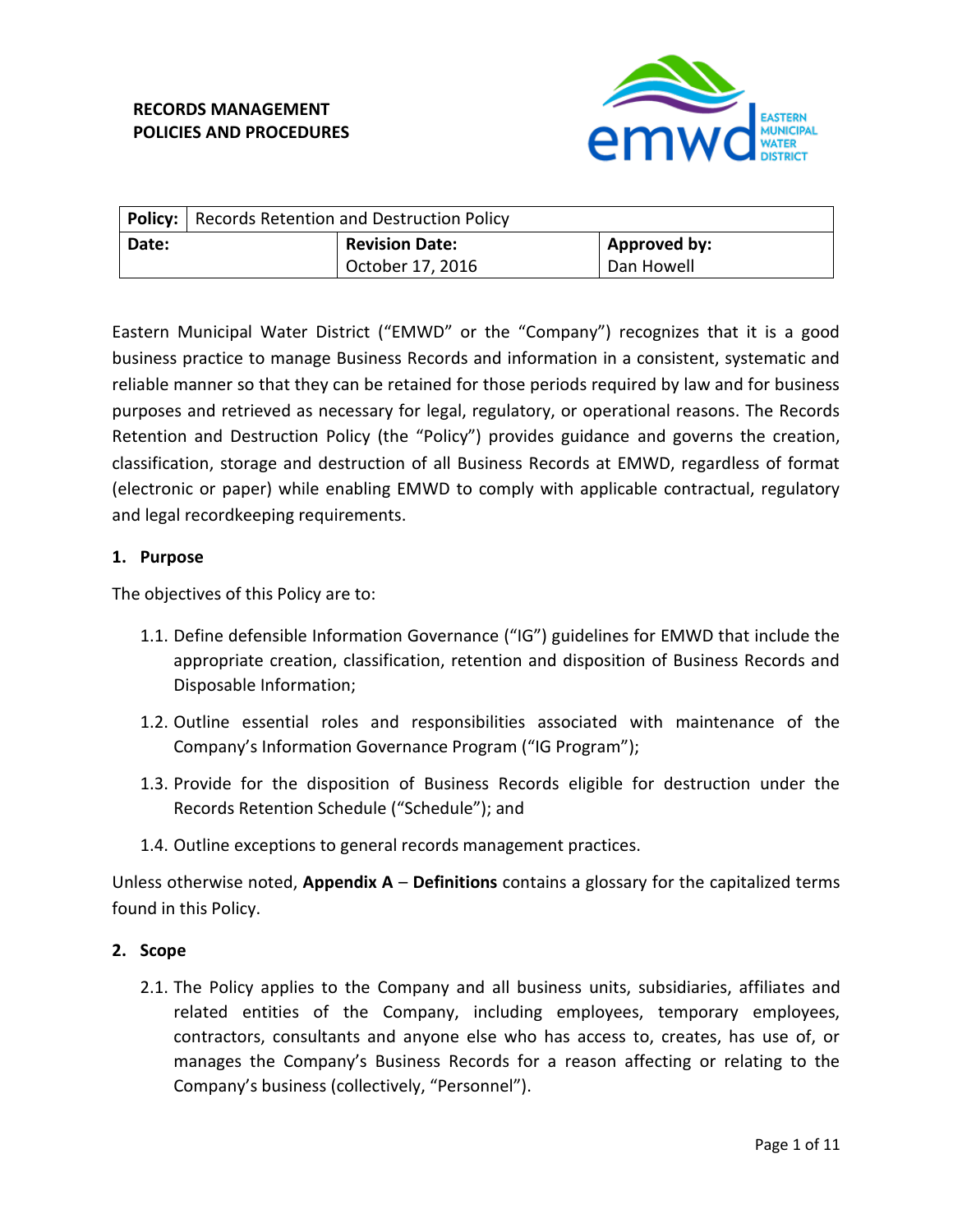- 2.2. EMWD is committed to complying with applicable recordkeeping requirements, whether captured in law, regulation or industry best practice. Like any other Company asset, information generated in the course of normal business operations should be used exclusively in serving the interests of EMWD and its business.
- 2.3. Information generated during the course of EMWD's business falls into one of two categories - Business Records and Disposable Information.
	- 2.3.1. Business Records reflect the actions, decisions and obligations of EMWD. Their legal, regulatory, business and/or historical significance make Business Records subject to formal recordkeeping requirements. See **Appendix A** for the definition of Business Records.
	- 2.3.2. By contrast, there are no retention requirements for Disposable Information. Disposable Information should be destroyed once superseded or related workspecific tasks are complete. Disposable Information includes items such as Convenience Copies, Working Papers, Drafts, and other Transitory Information.
- 2.4. This Policy provides for the management of Business Records in the possession, custody or control of EMWD and its Personnel, regardless of physical location or storage format (electronic, including email, or paper). This includes Business Records maintained in individual work spaces, offices, common areas, at the corporate office, satellite office or field location, within the control of third party vendors or at any offsite storage location, as well as Electronically Stored Information (ESI).

## **3. Policy**

- 3.1. EMWD will manage the retention, storage, and disposition of its Business Records, whether they are in paper, electronic, media or other formats, in accordance with all applicable laws, regulations, contracts, accounting, tax, audit, legal or other requirements and/or business practices. All EMWD Personnel must retain Business Records in accordance with the Schedule.
- 3.2. This Policy applies to all Business Records regardless of storage media or format (electronic or paper).
- 3.3. EMWD Personnel who create and manage Business Records must retain them for the minimum Retention Period specified in the Schedule. Unless there is a legal requirement or business purpose to maintain them longer than the specified Retention Period (for example, a Litigation Hold), Business Records should be destroyed promptly after the expiration of the applicable Retention Period.
	- 3.3.1. Electronic records and data residing in virtually all District systems such as SCADA, COINS, Maximo and the Data Warehouse (Systems) will remain in said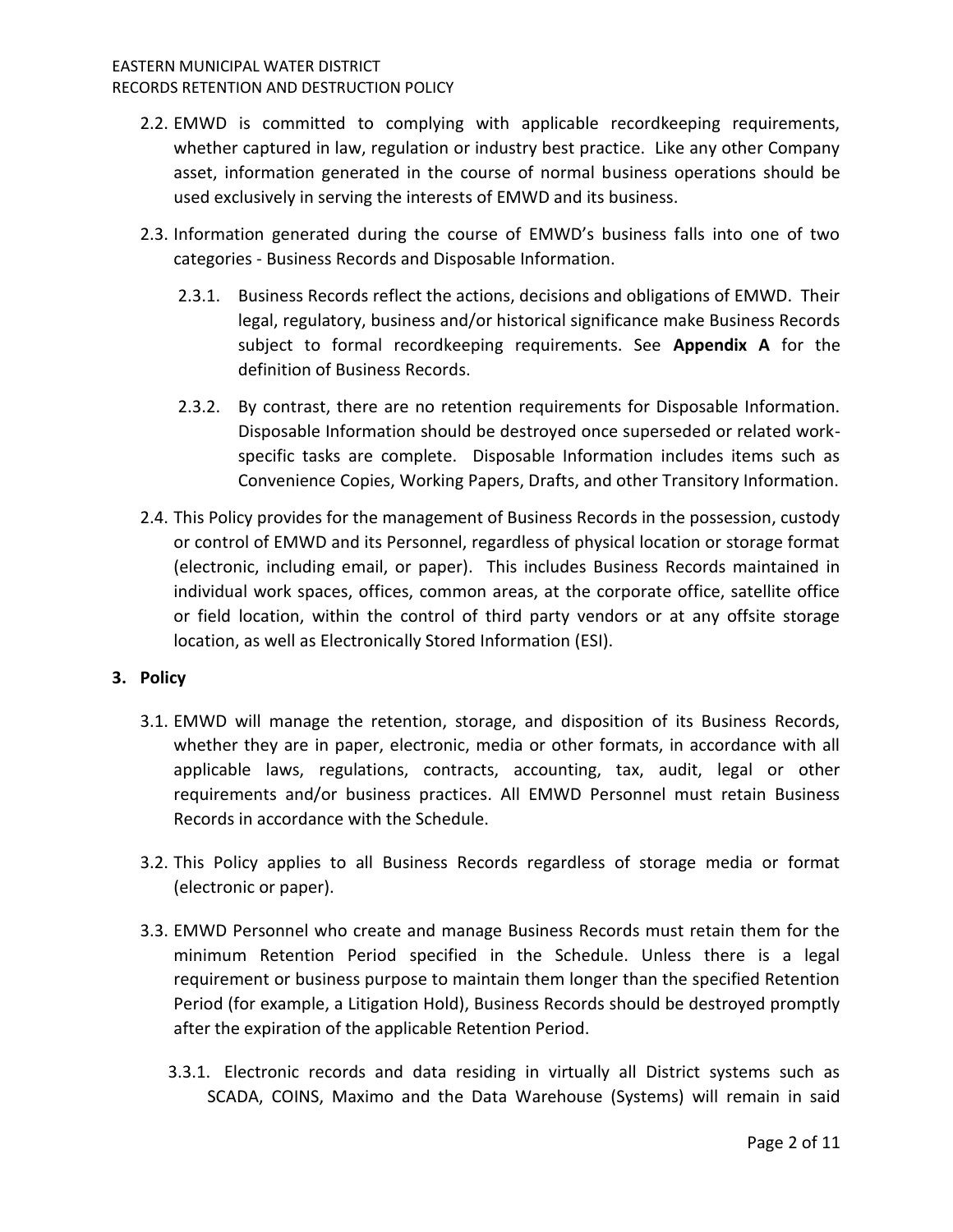Systems beyond the time specified in the Schedule. The District is working towards compliance with the Schedule, and Retention within these Systems will be addressed as they are either replaced or at the time staff develop effective means of applying retention to the aforementioned records and data.

- 3.4. Email is a widely-used electronic method of communicating information. An email does not constitute a Business Record in and of itself. The information transmitted through the use of email may be designated as a Business Record if it qualifies as a Business Record. Business Records in email should be managed as a Business Record of any other format, and in accordance with. For more information, see the Email Retention Policy, below.
- 3.5. Business Records should not contain language that is misleading, incomplete, inaccurate, fraudulent, harassing, embarrassing, sexually explicit, profane, obscene, intimidating, abusive, libelous, defamatory, or that violates any laws or regulations.
- 3.6. EMWD is committed to creating authentic, reliable and usable Business Records of its business activities. Deliberately creating false or misleading records regarding the Company's activities is strictly prohibited. All records pertaining to EMWD's business should be thoughtfully, appropriately and accurately worded to reflect the Company's concern for safe and ethical business practices.
- 3.7. Business Records should be created with the specific purpose of communicating or documenting business matters. The Company expects all individuals to be mindful that Business Records may be read by others aside from the intended recipient, and to act responsibly, lawfully and professionally in connection with their creation of Company Business Records.
- 3.8. Business Records should be used in accordance with other EMWD policies. Personnel should take all reasonable measures to ensure the integrity, authenticity, confidentiality and availability of the Business Records they create, use and maintain.

## **4. Email Retention**

- 4.1. Email is a widely-used electronic method of communicating information. An email does not constitute a Business Record in and of itself. The information transmitted through the use of email may be designated as a Business Record if it qualifies as a Business Record. Business Records in email should be managed in the same manner as a Business Record of any other format, and in accordance with the Schedule and this Policy.
- 4.2. Email Policy Settings and Procedures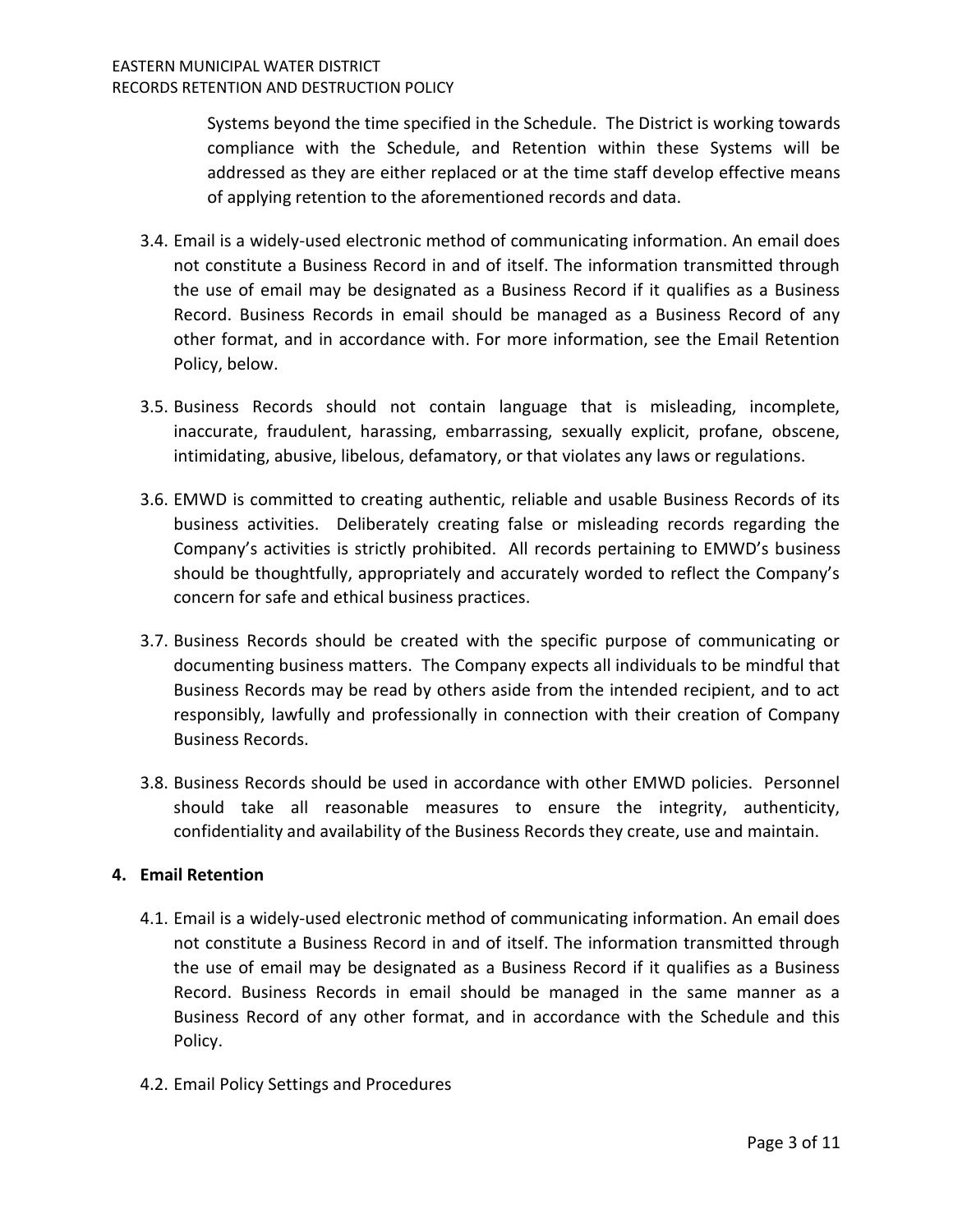The following retention rules will apply to each EMWD user's mailbox:

- a. Users a responsible for ensuring emails that qualify as Business Records are classified with the appropriate retention period.
- b. **Inbox, Drafts and Sent Items**. Emails and attachments will remain in the user's Inbox, Drafts, and Sent Items folders, as well as in any user-specific folder filing structure, for 90 days; if the email has not been classified by the user as a Business Record or Working Document, the email will be automatically deleted after 90 days.
- c. **Calendar Items** will be automatically deleted after 18 months.
- d. **Notes, Tasks** and **Contacts** are retained until deleted by the user.
- e. **Email Classification.** Email that qualifies as a Business Record and needs to be retained beyond the 90-day period may be classified by the user by applying the appropriate retention classification.
	- i. **Applicable Retention Period**. The Retention Period assigned to the classified email is based on the subject matter of the Business Record and commences on the date the email is first sent or received.
	- ii. Emails and attachments that have been classified as Business Records will be deleted after the assigned Retention Period expires.
- f. **Deleted Items**. Emails will be permanently deleted 14 days after they are placed in the Deleted Items folder.
- g. **Automatic Deletion**. Deletion of Transitory Information and expired Business Records from the Inbox, Drafts, Sent Items, Deleted Items, and any applicable usercreated folder filing structure is automatic. No notification will be given that deletion is about to occur, once the applicable Retention Periods expire.
- h. **Legal Hold**. Deletion of relevant emails and attachments will be suspended in the event of a Legal Hold Notice. See Section 7 for more information.

## **5. Records Ownership**

5.1. All records created or received in the course or conduct of the EMWD's business by any individual subject to the Policy are the exclusive property of the EMWD, and they are not the property of the record's author, creator, or custodian. No employee has any personal or property right to any EMWD record(s), including those records that they drafted or helped create.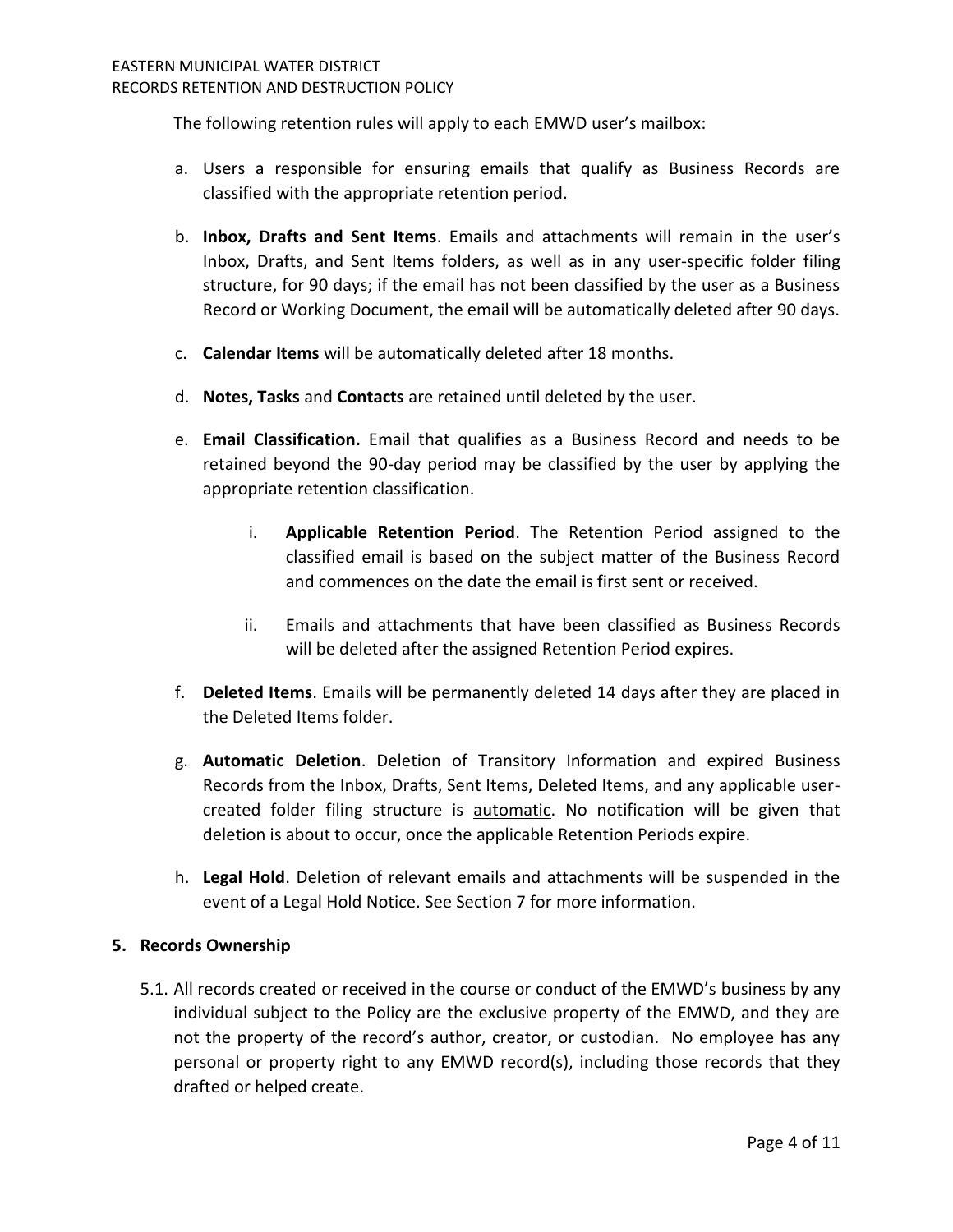#### EASTERN MUNICIPAL WATER DISTRICT RECORDS RETENTION AND DESTRUCTION POLICY

## **6. Record Retention**

- 6.1. The Records Retention Schedule ("Schedule") groups EMWD Business Records into Record Type Categories and includes a retention period – how long the Business Records should be retained. Because the Schedule cannot explicitly list every Business Record, it does not represent an exhaustive list of Record Types. Rather, EMWD personnel should use common sense, experience and good judgment in identifying the most appropriate Record Type Category and applicable retention period when making retention decisions. Personnel who have questions with respect to identifying the most appropriate Record Type Category, or where multiple Record Types may apply to the same document, should check with Records Management for clarification. Refer to The Pipeline for FAQs and other helpful information.
- 6.2. Retention Periods are assigned to Record Type Categories based on legal, regulatory and business requirements. For convenience and consistency, all Retention Periods start on the last day of the year in which the Business Record is considered finalized (or received). Retention periods are either time-based (e.g., 7 YRS), or event-based, the last day of the year after a triggering event has occurred  $-$  (e.g., Expiration of Contract  $+10$ YRS). Please refer to the Schedule for any exceptions.
- 6.3. Disposable Information is not subject to formal retention requirements. For that reason, retention periods for Disposable Information do not appear in the Schedule. Earlier drafts of documents and duplicates of Business Records should only be retained so long as an immediate business need exists. Except in cases of Legal Hold, Disposable Information should be promptly destroyed after it is no longer needed.

## **7. Legal Hold**

- 7.1. In the event of certain types of legal matters, EMWD must preserve and prevent destruction of – all Business Records relevant to that matter.
- 7.2. If EMWD becomes involved in pending, threatened, or reasonably foreseeable litigation, regulatory investigation or other legal matter, the Legal Department will issue a Legal Hold Notice to notify the appropriate EMWD personnel outlining the general nature of the matter and the relevant Business Records and Disposable Information that should be preserved until the matter is resolved.
- 7.3. When EMWD personnel become aware of a reasonable probability that EMWD may become involved in litigation or a regulatory investigation, they must immediately advise the Legal Department, and must preserve any relevant Business Records and Disposable Information. All EMWD Personnel who receive a Legal Hold Notice shall acknowledge it as required by the Legal Department.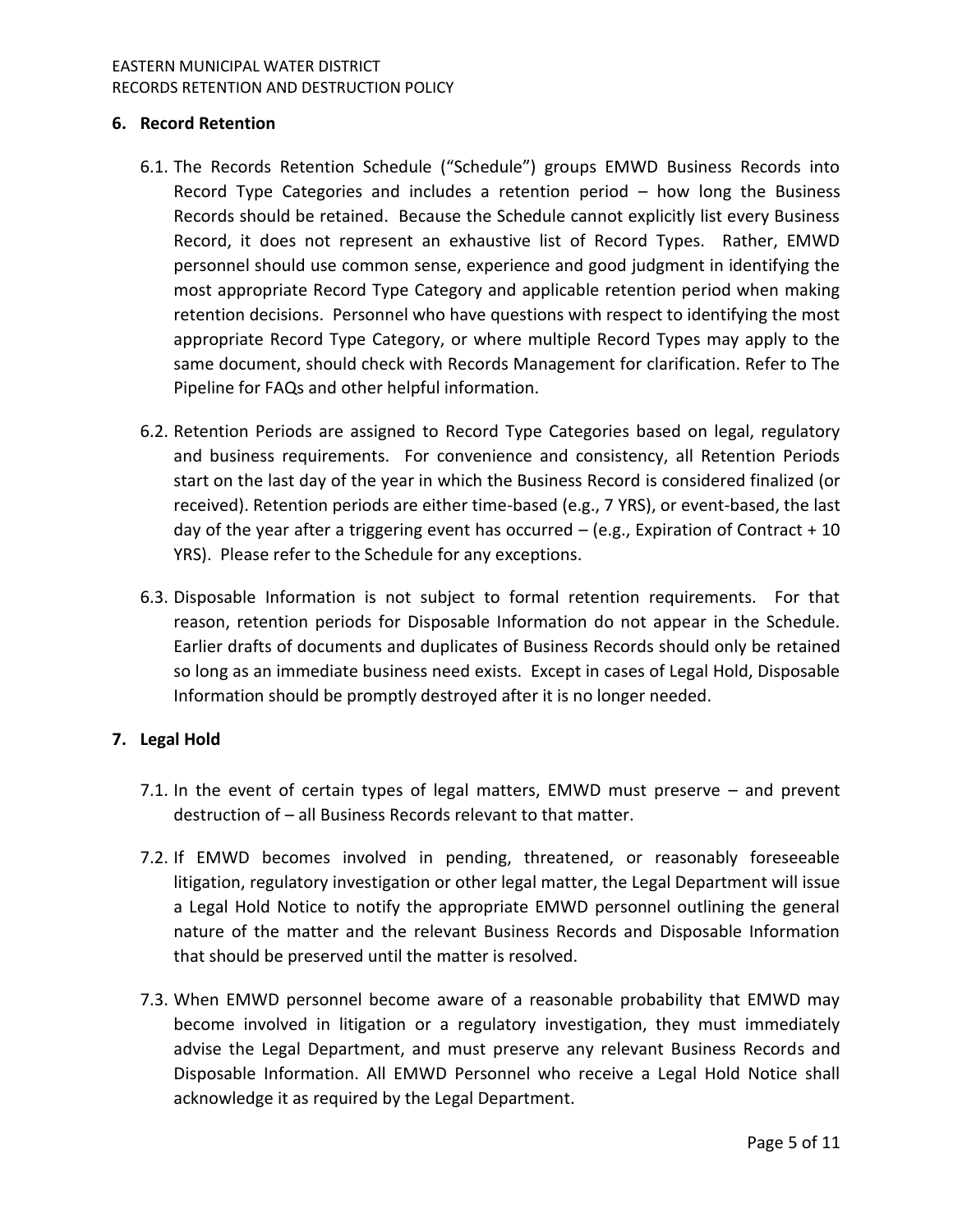#### EASTERN MUNICIPAL WATER DISTRICT RECORDS RETENTION AND DESTRUCTION POLICY

- 7.4. A Legal Hold suspends the normal Retention Period of all relevant Business Records and Disposable Information regardless of format – including hard copy and electronic documents. EMWD personnel are required to preserve relevant Business Records subject to a Legal Hold even if they are no longer needed for business purposes or are eligible for destruction under the Schedule, and shall preserve them until the Legal Department issues a written notice lifting the Legal Hold.
- 7.5. The Legal Department will notify appropriate EMWD personnel when a Legal Hold is lifted and no longer applicable. At that time, any Business Records and Disposable Information preserved under the Legal Hold will once again be subject to the terms of this Policy as otherwise provided and shall be managed according to the Schedule.
- 7.6. Failure to obey a Legal Hold may result in sanctions or penalties being imposed against EMWD and the violating personnel. Violations include, but are not limited to, destroying, altering, modifying, spoliating, or otherwise making inaccessible relevant Business Records and Disposable Information that are subject to a Legal Hold. Violations will be investigated and may result in disciplinary action up to and including termination of employment with EMWD.

## **8. Access**

- 8.1. Business Records must be protected at all times from unauthorized access, disclosure, alteration, deterioration and loss.
- 8.2. Business Records containing Personally Identifiable Information (PII) or Protected Health Information (PHI) must be treated with proper precautions.
- 8.3. When access is permitted, Business Records must be made available in a timely manner to other EMWD personnel, management, regulatory agencies and (when appropriate) authorized third parties in the course of business.
- 8.4. Further, Business Records must be stored in a location (physical or electronic) where they can be easily and securely managed with proper credentials.

## **9. Responsibilities**

- 9.1. All personnel who create, receive, use, or manage EMWD records are required to comply with the Policy. Failure to comply with the Policy may lead to disciplinary action, up to and including termination of employment as well as legal action.
- 9.2. EMWD is responsible for establishing and maintaining organization-wide information governance policies, procedures, standards, and guidelines.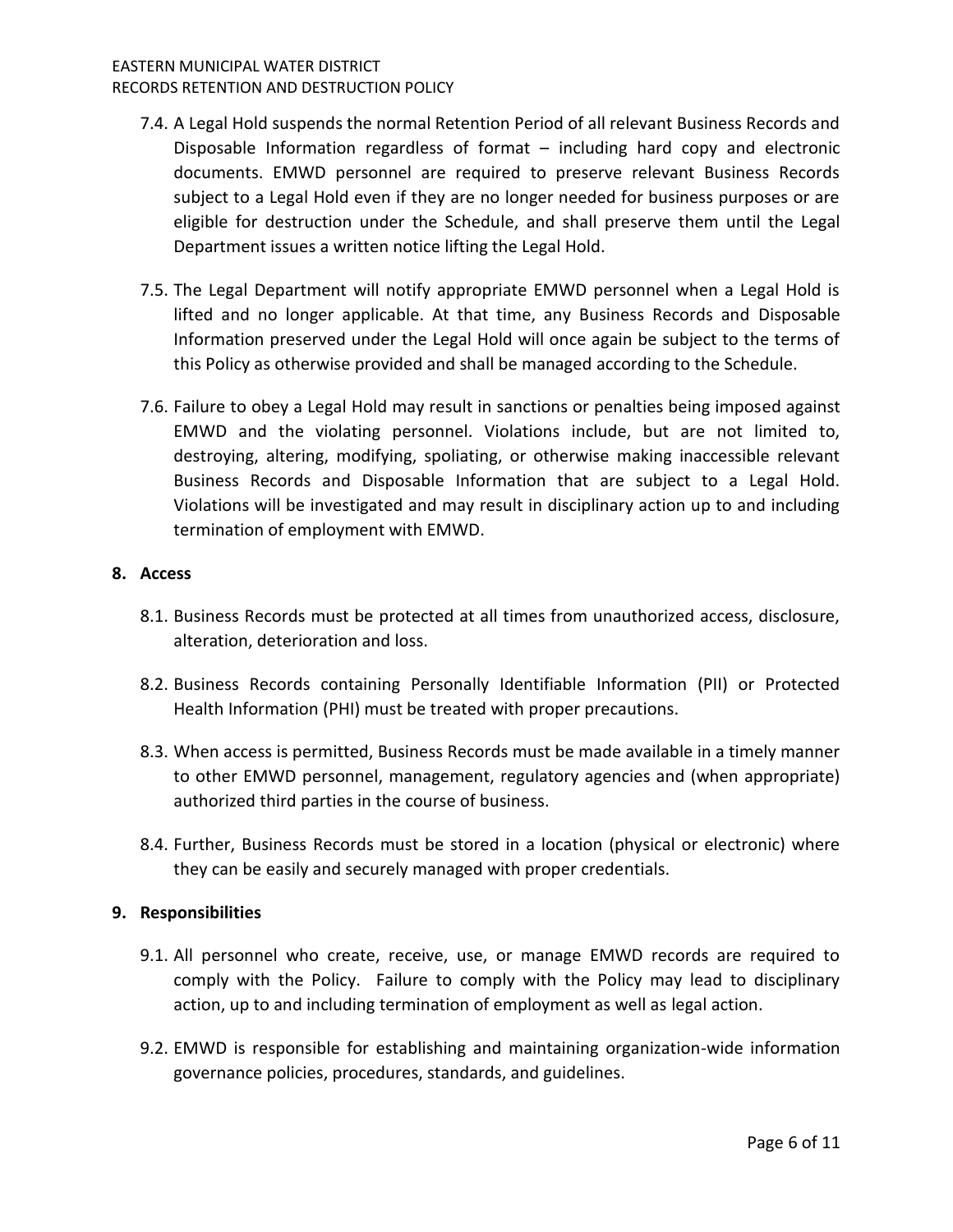- 9.3. Records Manager. The Records Manager is responsible for implementing this Policy. In addition, the Records Manager is responsible for the following:
	- 9.3.1. Day to day oversight of the IG Program;
	- 9.3.2. Facilitate the creation, maintenance and update of standards, policies, the schedule and any training materials to assist EMWD to comply with known recordkeeping requirements;
	- 9.3.3. Work with and support departmental IG Coordinators to assist departments in meeting IG Program responsibilities;
	- 9.3.4. With the assistance of departmental IG Coordinators, monitoring and assessing records management practices among EMWD personnel, as well as practices of third parties that hold, store or manage EMWD Business Records; and
	- 9.3.5. Execute the strategic vision for the IG Program aligned with EMWD's business strategy and needs.
- 9.4. Information Governance Teams. The Information Governance Team is chaired by the Records Manager and consists of representatives from Legal, Information Technology, Information Security and other business functions as appropriate. Members of the Information Governance Team are responsible for the following:
	- 9.4.1. Set the strategic direction for the IG Program with input from business area senior and executive management;
	- 9.4.2. Review and approve off-site storage vendors and facilities;
	- 9.4.3. Work to resolve escalated information governance and records managementrelated issues; and
	- 9.4.4. Provide guidance on and final approval of all IG Program documentation prior to distribution to EMWD Personnel.
- 9.5. Departmental Records Coordinators. Departmental Records Coordinators facilitate the implementation of the Policy and Schedule within their designated department or functional area, in coordination with their departmental management and under the leadership of the Records Manager. The responsibilities of the Departmental Records Coordinators include:
	- 9.5.1. Proposing revisions, changes and additions to the Schedule;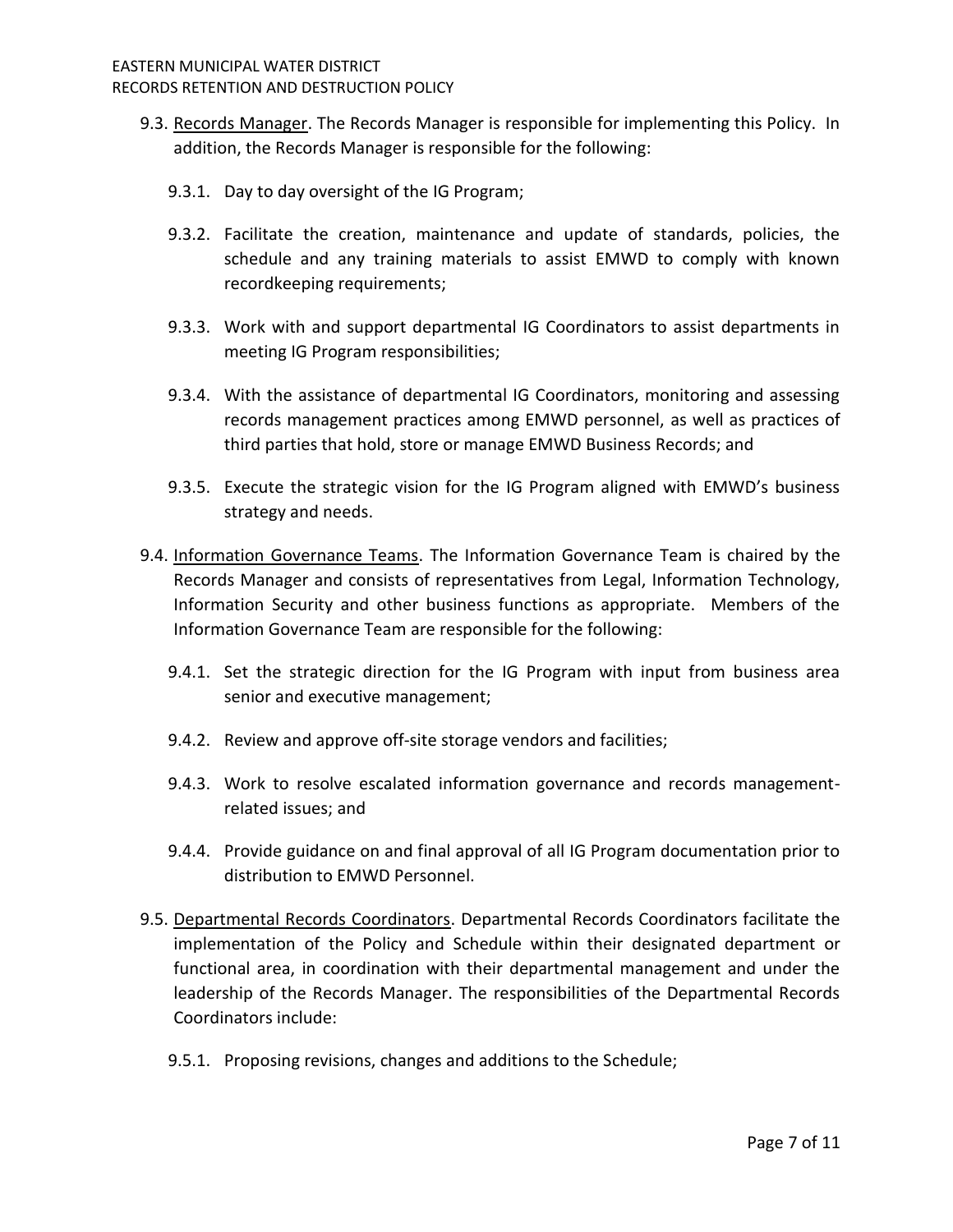- 9.5.2. Communicate the process of packing, shipping, retrieval and disposition of inactive Business Records, lead clean-up efforts and moving to offsite record storage facilities to the appropriate departmental personnel;
- 9.5.3. Communicate the process of managing electronic records and records disposition processes, once defined, and lead clean-up efforts in the department or functional area;
- 9.5.4. Coordinate with departmental leadership a self-assessment to document compliance with the IG Program;
- 9.5.5. Facilitate all IG Program-related activities, as directed by the Records Manager; and
- 9.5.6. Promote the IG Program and Policy to their department or functional areas within their scopes of responsibility.
- 9.6. Legal Department. Legal Department personnel are responsible for the following:
	- 9.6.1. Review of updates of this Policy;
	- 9.6.2. Review of updates to the Schedule, as needed in response to changing legal, regulatory or business requirements;
	- 9.6.3. Provide legal advice regarding applicable laws and regulations, whether to the IG Governance Team or departmental management; and
	- 9.6.4. Initiate, manage and release Legal Holds.
- 9.7. Board of Directors. The Board of Directors is responsible for approving updates to this Policy as well as the Schedule.
- 9.8. Information Systems. Expertise found within the Information Systems Department is needed to implement policy settings on electronic information, and in helping to automate records disposition where appropriate. Information Technology personnel are also responsible for the following:
	- 9.8.1. Support enterprise technology solutions necessary for the proper functioning of EMWD's IG Program;
	- 9.8.2. Assist business areas with requirements scoping, selection and purchase of technology solutions that complement the objectives of the IG Program, if necessary; and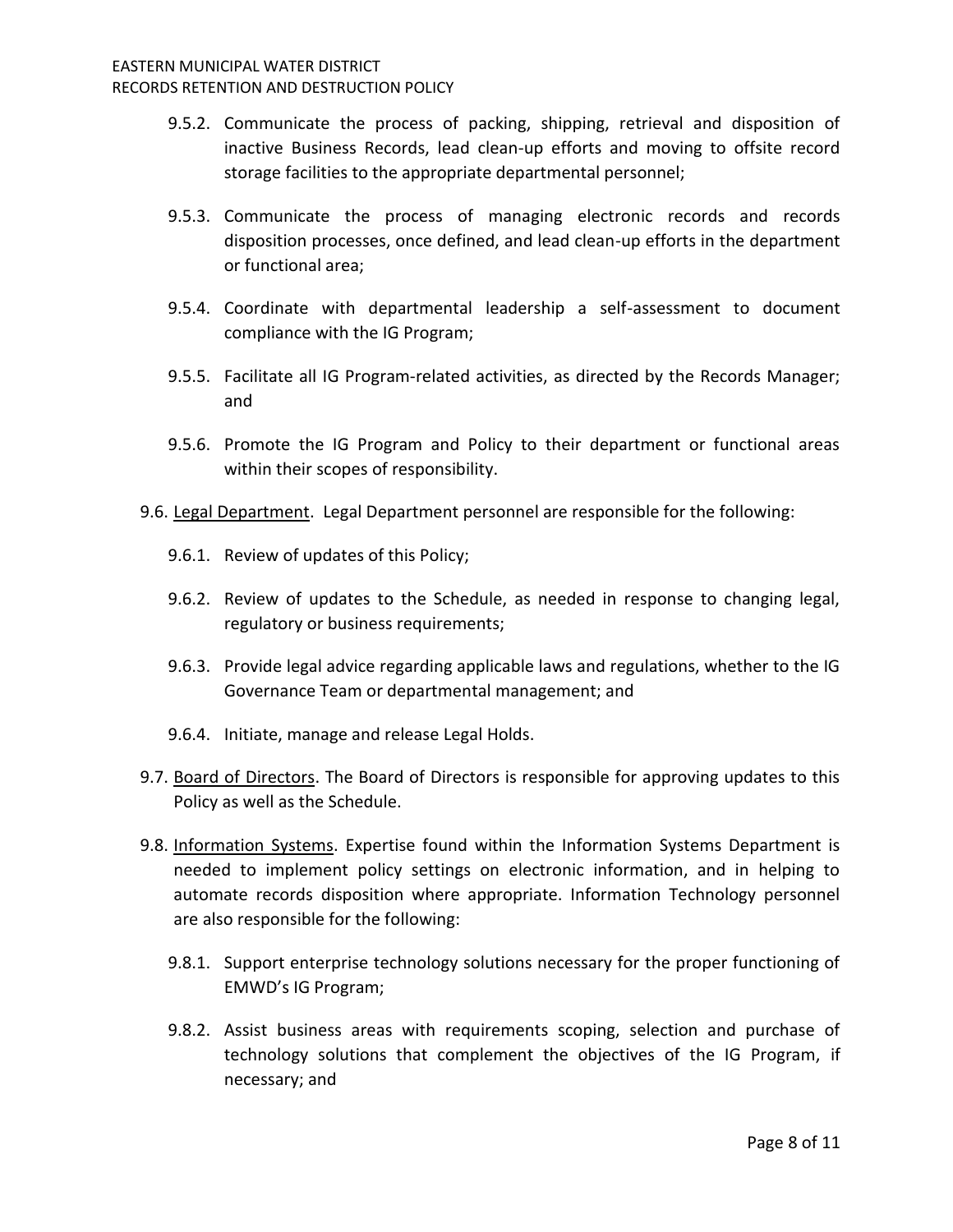9.8.3. Provide advanced notice of proposed technology changes that could potentially impact the creation, classification, retention or destruction of EMWD Business Records.

#### **10. Exceptions, Changes, and Violations**

- 10.1. Requests for exceptions or changes to this Policy should be submitted to the Records Manager, and will be reviewed for approval by the Information Governance Team.
- 10.2. Effective administration of this policy requires the support of all EMWD personnel and others who deal with business-related information and/or information storage systems. Therefore, it is the responsibility of all EMWD personnel and other authorized users to understand and adhere to this Policy. Willful or negligent destruction of corporate Business Records, as well as the destruction of documents (Business Records or Disposable Information) subject to a Legal Hold Notice, constitute violations of this Policy. Personnel, contractors, consultants and others working at EMWD or providing services to the Company who violate this Policy are subject to immediate discipline, up to and including termination of their employment and/or termination of any applicable contract with EMWD.
- 10.3. Personnel who learn of a violation of this Policy should promptly report any such violations to the Records Manager, the Information Governance Team, or the Legal Department.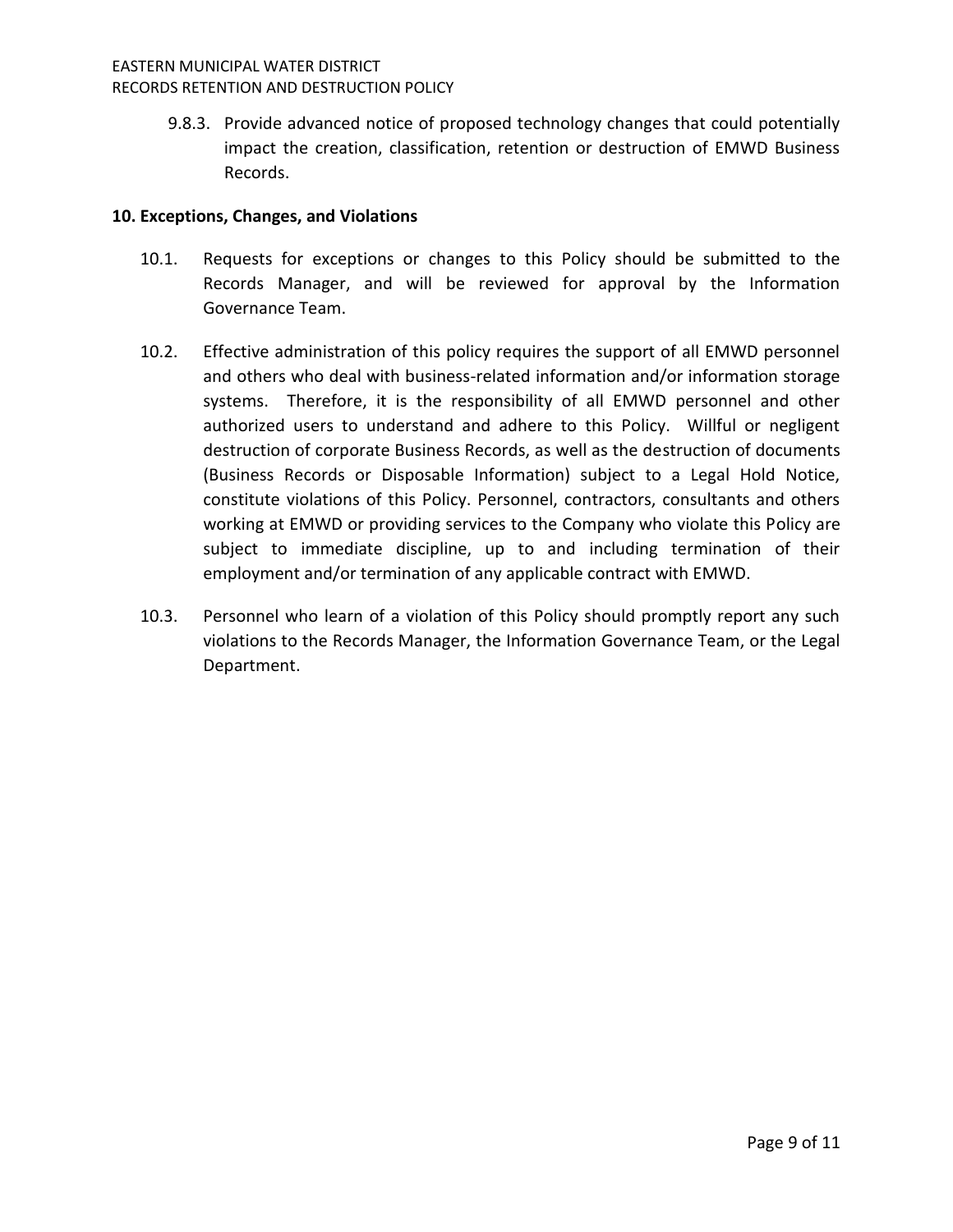#### **APPENDIX A - DEFINITIONS**

**Business Record** – Any document or object that contains data and/or information and which relates to business activities or decisions. Business Records can exist in many forms, including writings, documents, data, software, samples, drawings, graphs, charts, maps, email, photographs, sound recordings, video, images, or other data compilations stored in any medium from which information can be obtained. Material retained for personal reference or use is not a Business Record.

**Convenience Copy** – One or more records created for convenient reference that duplicates the original Business Record, which may or may not be kept in the department of record. Convenience Copies are not considered Business Records and are not required to be kept according to the Record Retention Schedule, unless additional information is added to them that changes their classification to a Business Record. Convenience Copies should be kept only as long as they are needed for operational business purposes.

**Data** – Symbols or characters that represent raw facts or figures and form the basis of information.

**Disposable Information** - Documents, files and other information not required to be retained by the Record Retention Schedule. Disposable Information includes Convenience Copies, Drafts, Working Papers, and Transitory Information, and should be destroyed as soon as it is no longer needed for operational business purposes.

**Draft** – The preliminary form of a document before it becomes a Record. In most cases, Drafts can be disposed of once a new draft is created, or the final version of a Record is finalized document is completed, not including interim final documents.

**Electronically Stored Information ("ESI")** – Includes any Business Records created or stored in electronic format.

**Information** – Data that has been given value through analysis, interpretation, or compilation in a meaningful form.

**Record Type Category** – A grouping of Business Records according to their particular function, and assigned a common Retention Period by the Record Retention Schedule.

**Retention Period** – The period of time a Business Record is required to be kept retained by the Record Retention Schedule, whether for regulatory, legal, or business purposes.

**Transitory Information** – Short-term records that are not covered by any of the other record